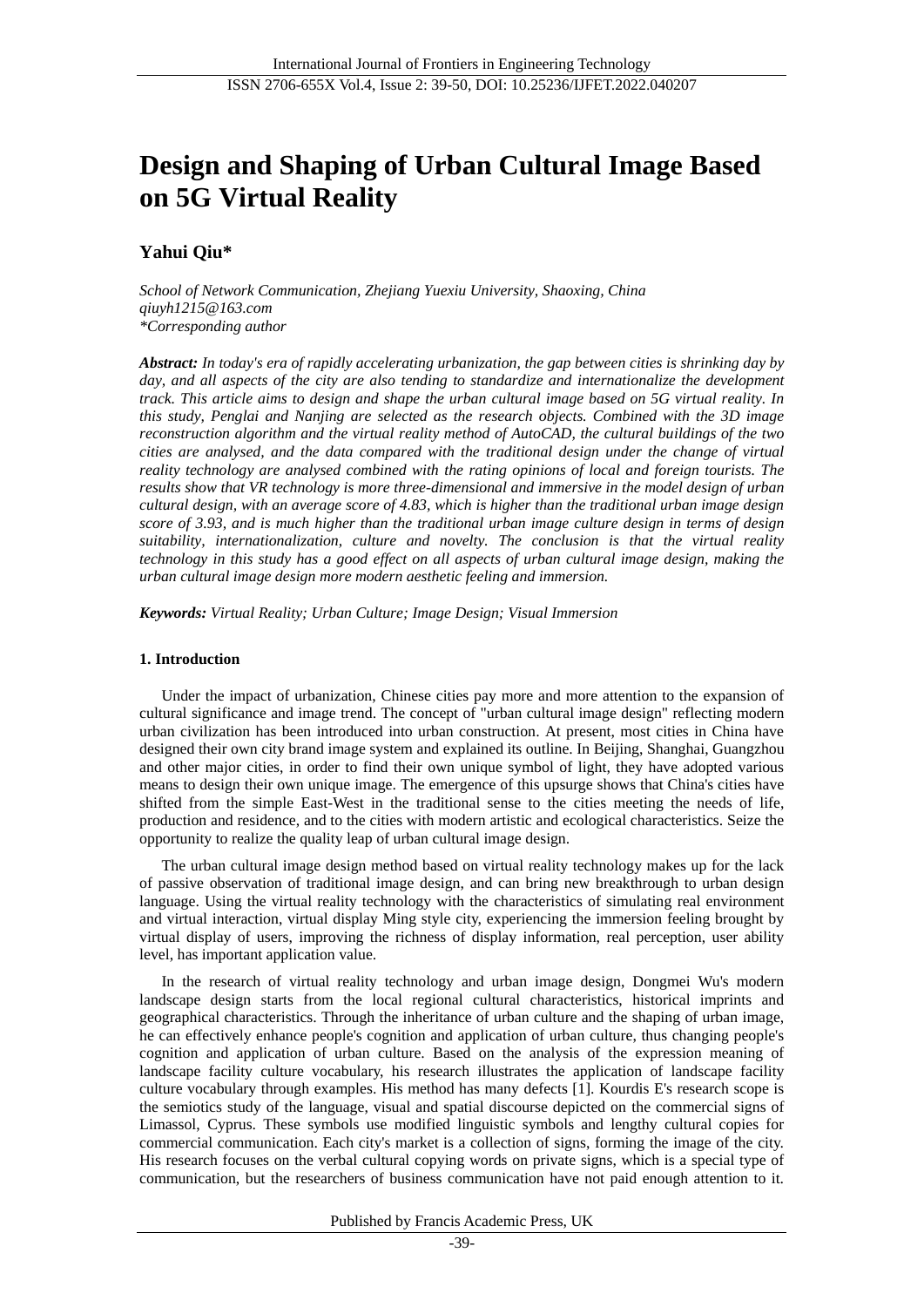His method lacks big data argument [2]. Kerner m explores new regional and multi-form media forms and re evaluates the cultural and tourism image of the city. His approach focuses on two core technologies: different forms of address and localized language descriptions, especially local deixis. Similar to the basic concept of conversation analysis "recipient design", he chooses the word "space design" to describe language means, so that multimodal text can adapt to the artifact of urban space, thus making an interpretative historical form attached to the space environment and changing the appearance of the city. His method is not practical [3]. Zhang Y proposed a digital image watermarking optimization algorithm based on VR. According to the watermark type and watermark preprocessing method, the watermark type and preprocessing method are determined, and the optimized algorithm is adopted. At the same time, the embedding, extracting rules and initial steps of digital watermarking are selected and recognized. His algorithm is not stable [4].

This paper first introduces the city culture and city image, then describes the characteristics of virtual reality technology and immersive virtual reality technology in detail, and explains the 3D image reconstruction algorithm of this study. This study also explains the value of virtual reality technology in the design and shaping of city image. In this study, Penglai and Nanjing are selected as the research objects. Combined with the virtual reality method of AutoCAD, the data of urban design in the two cities compared with the traditional design under the change of virtual reality technology are analyzed through the rating opinions of local and foreign tourists. And carries on the architectural design image analysis and the VR technology under the city image design analysis. It is concluded that the virtual reality technology brings advantages to the design of urban cultural image.

## **2. Virtual Reality Technology And Urban Cultural Image Design**

## *2.1 City Culture and City Image*

## (1) Culture is the soul of a city

Culture is the spiritual wealth of developing countries and countries. The unique urban culture with a long history is the charm of a city. Chengdu is located in the Minjiang River Basin of the upper reaches of the Yangtze River in Western China. The name of Chengdu, the capital of Zhou civilization, is set as long as one year, two years as city and three years as Chengdu ". This name reflects the formation and development of ancient Chinese cities. Chengdu is a famous cultural city with a long history. It not only has unique cultural resources, but also has a global cultural space protection and display system. It has constructed a pattern of "one ring, two axes, four lines and five regions". Economy is the power of modern city, landscape is the image of modern city, culture is the soul of modern city. Only a city with rich cultural connotation and strong development potential is a city full of infinite charm and vitality [5-6].

## (2) Culture is the core competitiveness of a city

There are many factors that determine the competitiveness of a city. It's cultural solidarity. The main purpose of urban culture is to promote a high level of culture, improve the sense of belonging and identity of citizens, and enhance the unity and charm of the city. The second is cultural aspiration. The human ecology, human resources, values and actions of the city should be taken to optimize and preserve the urban lifestyle, promote the urban spirit, and promote the development of urban modernization through cultural guidance. The third is cultural innovation. It mainly refers to the driving force and influence of culture on economic and social development. As a world-famous cultural city and the core area of Asian hinterland cultural city, Chengdu has formed the cultural characteristics of relaxed, peaceful, optimistic, leisurely and beautiful life under the inheritance of Oriental Confucian culture. Chengdu has rich traditional cultural resources, such as Ancient Suzhou culture, water culture, Sichuan cuisine culture, trade culture, poetry culture, Three Kingdoms culture, folk culture, etc. In 2018, Chengdu put forward the slogan of innovating modern culture, promoting the innovative development and innovation reform of Tianfu culture, and building a "cultural creative city" emphasizing the characteristics of Chengdu and music culture [7].

## (3) Culture is the core of city image

From the overall trend, the development of modern culture is urbanization. In the process of urban development, the city in its own way to condense the cultural unity of residents and establish its own image. City image can be said to be an important embodiment of urban cultural competitiveness. Chengdu is rated as the best tourism city in China by the United Nations tourism agency and the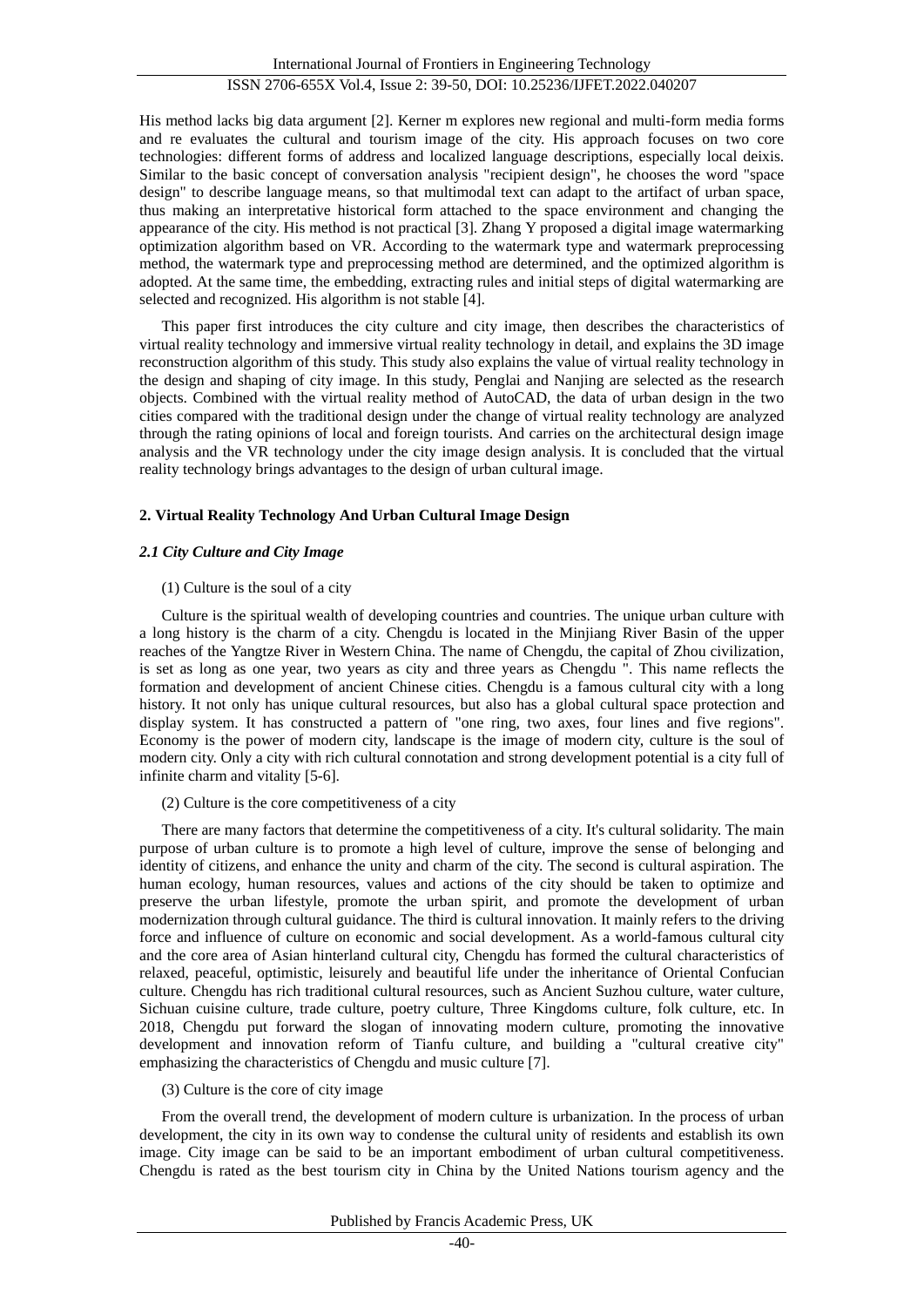National Tourism Administration. In recent years, "China's happiest city", "China's top 10 entrepreneurial cities", "China's third largest cultural and innovation industry city" and "China's new charm city" rank first in terms of "commercial charm". As an ancient and young city, as the core of cultural development strategy, Chengdu occupies the position of "cultural capital of central and Western China", namely, international cultural center, heritage treasure house, cultural industry stronghold and city shared by citizens. The construction of urban cultural image plays an irreplaceable role in the survival and development of the city, and is also the source of urban charm. It is not difficult to understand that the construction itself is the construction of culture [8].

## *2.2 Characteristics of Virtual Reality Technology*

## (1) Existence

Virtual reality technology is a 3D image designed by computer based on various human sensory and psychological characteristics. 3D is really real. If people wear interactive devices, they are like being integrated by virtual environment, as if they are in the field. The ideal scenario is where people can't tell the truth from the false [9-10].

## (2) Interactivity

Human beings perceive objects through mouse, keyboard or sensor devices in virtual environment. The virtual reality system can adjust the presentation according to the user's five feelings and actions. Image and sound, this adjustment is real-time synchronization, users can according to their own needs, natural skills and feelings in the virtual environment to operate things.

## (3) Multi perception

Virtual reality system is usually equipped with a variety of perception devices. These perceptual devices include visual devices, auditory devices and tactile devices. In the future, taste and smell sensing devices may be developed. There is a kind of motion sensing device and response device, which enables the virtual reality system to have multi sensory functions, and users can obtain multiple senses in the virtual environment [11-12]. Figure 1 shows the 5G network deployment model.



*Figure 1: 5G network deployment model*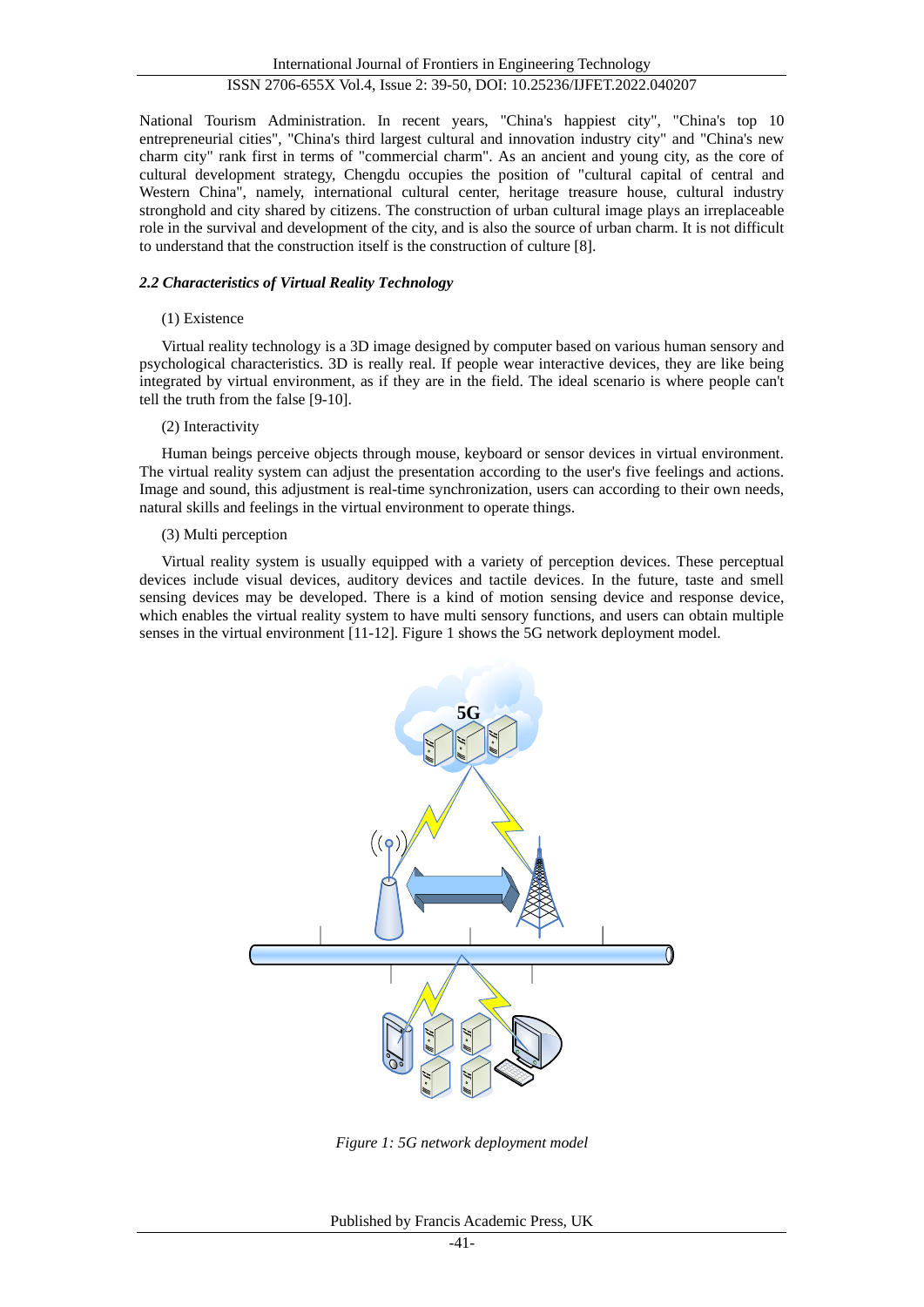#### *2.3 Immersive Virtual Reality Technology*

Embedded virtual reality (VR) technology uses three-dimensional input and output devices and software system to generate embedded virtual simulation environment interactively on the computer. In this way, users can experience the multi-channel feeling and let users feel it in the virtual environment. According to the interaction and intrusion degree between users and virtual environment, virtual reality system can be divided into desktop VR (desktop VR) system, immersive virtual reality system, extended reality (AR) system and distributed virtual reality (distributed VR) system. Embedded virtual system has better interaction and embedded experience [13-14].

The processing control system is mainly responsible for the establishment and presentation of complex models and environments, the calculation and generation of real-time scene images, and the recording of user feedback information. In order to ensure a fast and smooth continuous display in the process of scene output, high-performance PC or workstation with high-speed computing speed and powerful graphics function is usually used.

In the display system, the most important is the display device. The performance of embedded display device determines the user expansion directly. If the resolution of the display device is too low, the image will be seriously distorted, affecting the user's stereo image. If the refresh rate of the display device is not high enough, the image will flicker and jitter. If the display device is too heavy, it will affect the user's action, causing vertigo and discomfort to the body. At present, the most commonly used display devices are embedded helmets, ultra close range projectors and high reflection screens to ensure the quality of 3D analog images [15].

The motion capture system is mainly responsible for the capture of the user's actions and other physiological information in the actual environment. The captured data is fed back to the processor and tracked into the virtual reality system. Generally, motion capture uses high-speed infrared capture sensor, and physiological data capture is easy to use wearable wireless physiological measurement equipment. Processing control system, display system and motion capture system are three components of a typical embedded virtual reality system [16-17].

#### *2.4 3D Image Reconstruction Algorithm*

#### (1) Construction of 3D data field for image reconstruction

The contour length formula of 3D image reconstruction is as follows:

$$
E = \gamma E^{LBF} + (1 - \gamma)E^{LBF} + vL(\varphi) + \mu P(\varphi)
$$
 (1)

Where: V and  $\mu$  are constants greater than 0, representing the weighting coefficient of the spatial scanning control vector of each local image.

The box model is obtained by applying smoothness evolution game to the image target region and background region.

$$
L(\varphi) = \int_{\Omega} \delta(\varphi) |\nabla \varphi| dx
$$
 (2)

 $\delta$  ( $\varphi$ ) and  $\nabla\varphi$  represent the regular terms of pixel sparsity in the image target region and background region respectively [18].

#### (2) 3D image reconstruction output

According to the reconstructed 3D data field, the 3D direct volume of the image is drawn. The 3D texture map and 3D array coordinate parameters are used to reconstruct the 3D texture map in the 3D data field. The matching formula is as follows:

$$
H_{\varepsilon}(z) = \frac{1}{2} \left[ 1 + \frac{2}{\pi} \arctan(\frac{z}{\varepsilon}) \right] \tag{3}
$$

$$
\delta_{\varepsilon}(z) = \frac{1}{\pi} \bullet \frac{\varepsilon}{\varepsilon^2 + z^2}, z \in R \quad (4)
$$

Where  $H_{\varepsilon}(z)$  and  $\delta_{\varepsilon}(z)$  are the reconstructed 3D texture map and 3D array coordinate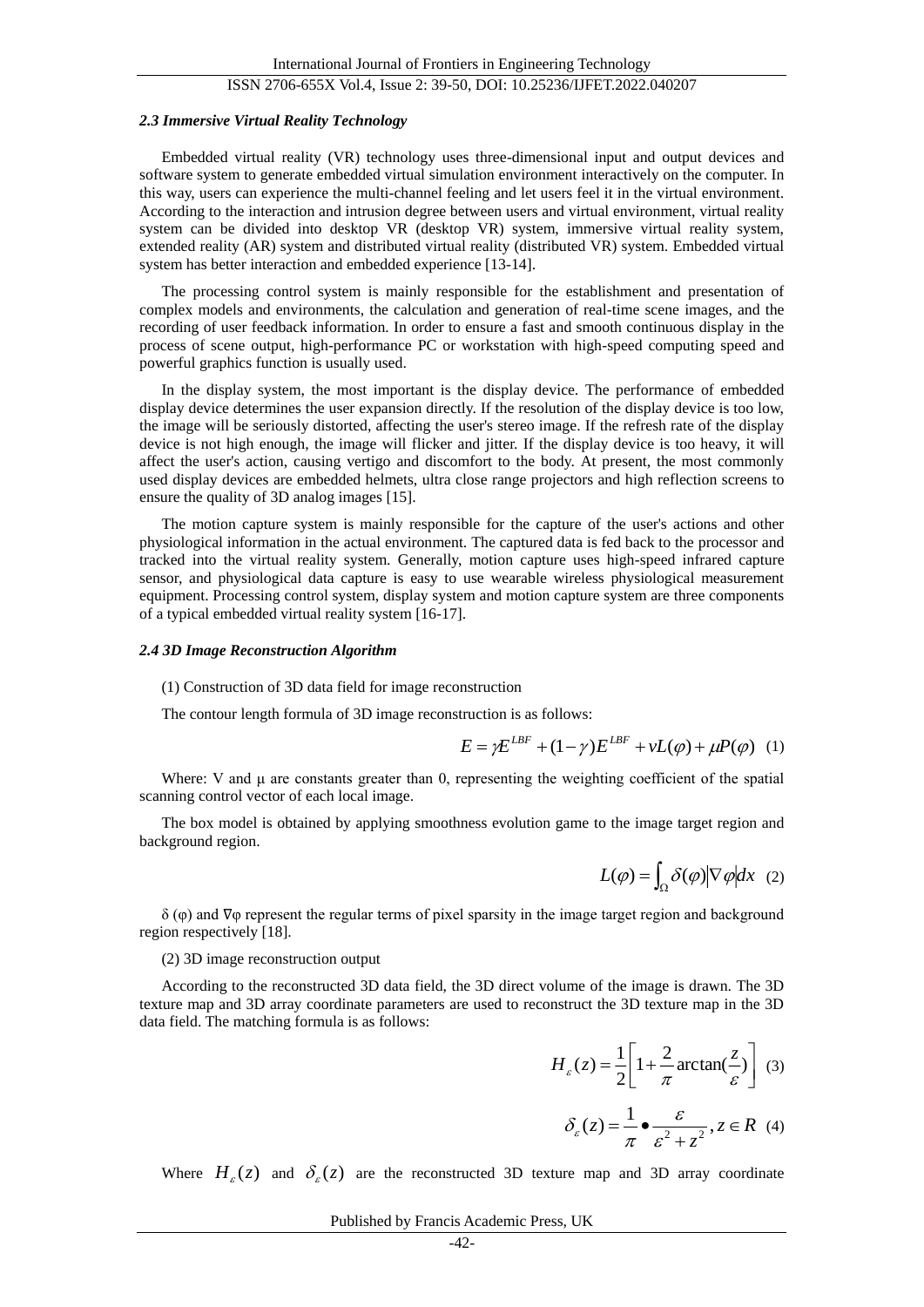parameters [19].

#### *2.5 Urban Image Design Dominated By Urban Visual Design*

#### (1) Content and form should be interactive

In the design of urban visual image, theme content and communication form are the key points of interactive design. They take the time to stop when they praise the city. First of all, the specific factors of urban image design are the physiological understanding and interaction of citizens, and the use of colorful digital media to promote the city image. Second, the abstract elements of the city's visual image must interact with the citizens' physiological consciousness to make the city leave a deep impression on people [20-21].

#### (2) Natural interaction design principles

From the most basic communication language and people's actions, the new media can be combined with urban image design. Natural design must follow the following two principles. First of all, combined with a variety of new media information dissemination characteristics, imitate the most basic way of human communication, in the simplest, most convenient and fastest way to provide the necessary information for the public to meet various needs. According to the individual needs of the age group, the psychological burden of various users can be reduced, and the psychological characteristics of urban population can be fully considered. Next, in order to let citizens experience the new media visual design, we must apply the interaction of language, sound and expression to the visual design of urban images [22].

#### *2.6 The Value of Virtual Reality Technology in Urban Image Design and Shaping*

#### (1) Improve the city's popularity and reputation

With the development of modern communication technology and network technology, people rely on 4G mobile phones or computers to receive information at any time in order to receive information and eliminate the limitations of traditional media. It's easier to choose former media such as TV and magazines. The use of virtual reality technology to popularize the city's image can provide the audience with a sense of immersion and real mood in the shortest time, thus making the audience's memory more clear and improving the popularization effect. The construction of modern Chinese city image is consciously using the media to design and form the constructive action of city image culture, that is, the "modeling" movement of modern emerging cities is gradually evolving. Due to the emergence of virtual reality technology, the one-way communication mode of city propaganda film has changed so far. By using flexible and intuitive expression methods and cooperating with VR glass wine cup, the audience can directly experience the word-of-mouth on the basis of city charm and interest. In order to let the audience spontaneously promote and promote the experience effect, and better improve the popularity and reputation of the city.

#### (2) Promote the further development of local tourism

Virtual reality technology uses the real three-dimensional display of photos and combines the image and meaning of the city in interactive drawing. As a result, people pay more attention to the activities, dig out the connotation of urban culture, and find the most representative and recognizable characteristics of the city. Virtual reality technology focuses on the demonstration of practical experience through actual refining photos and participating functions. This is not comparable to a simple commercial. Compared with the traditional propaganda mode, the use of virtual reality technology is not easy to cause bad feelings. This kind of moisturizing and silent communication way extends the image of the city to the audience's vision, making the display of the city image not only limited to the landscape and architecture, but also more prominent. The meaning of the city's humanistic spirit, such as sacrificial custom, specialty, delicacies and so on. Virtual reality technology increases the opportunity and space of city display, and users can experience the beauty and culture of the city without leaving home. This virtual "real" experience can encourage more audiences to choose to have strong interest in the city, travel and promote the development of local tourism [23-24].

#### (3) Creating city uniqueness and competitiveness

City competitiveness refers to the city's social, economic, cultural, environmental and other aspects of indicators reflected, refers to the city's ability to attract, promote, obtain and use various resources for its own development. When using virtual reality technology to design and form urban cultural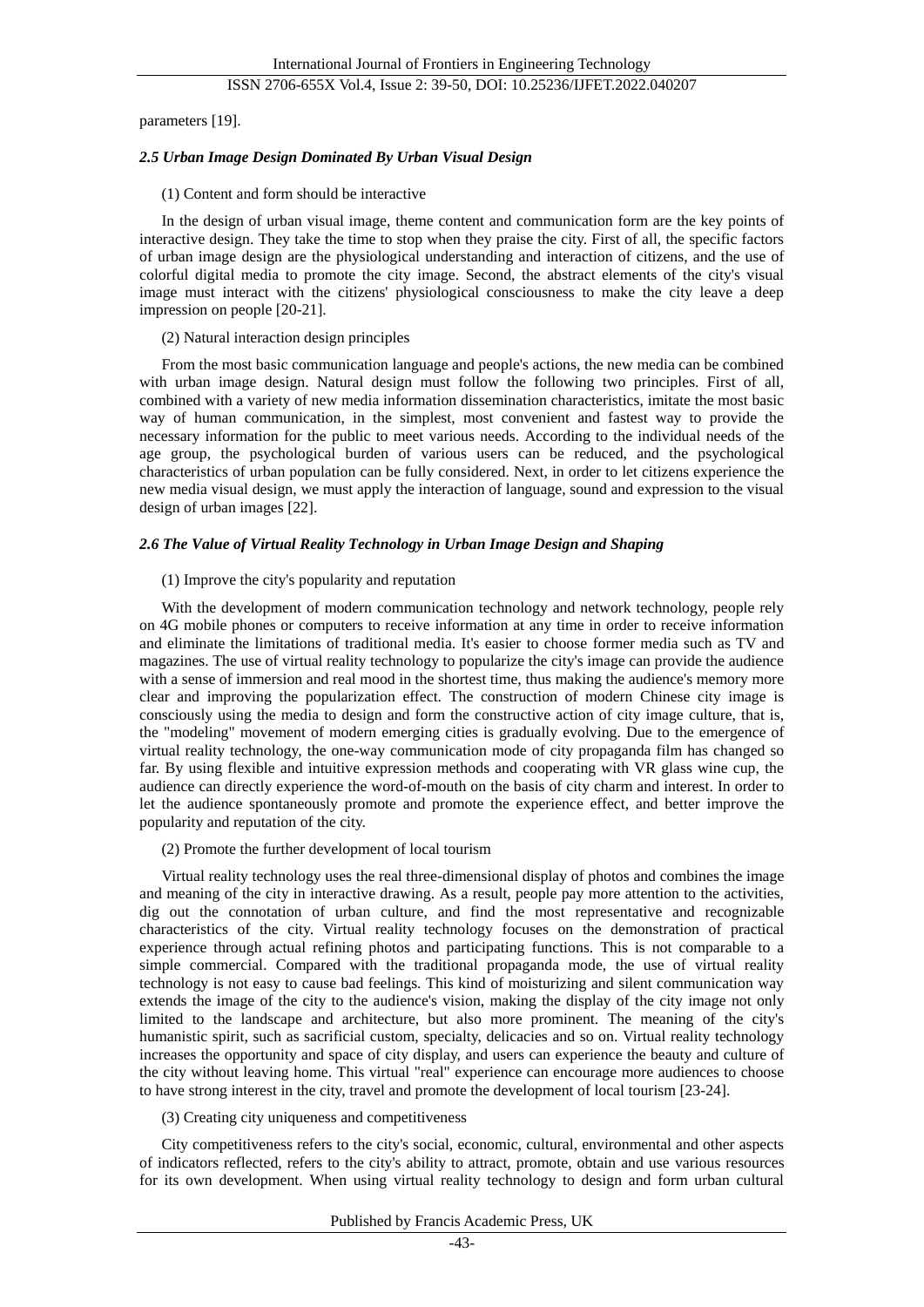image, we must emphasize the uniqueness of the city, so as to expand social interests and improve competitiveness. The historical accumulation and regional characteristics of each city are gradually established after thousands of years of accumulation and precipitation, which can reflect the unique temperament and spirit of the city. Now, due to the combination of virtual reality technology and urban application, the concept of digital city is also advocated. The application of virtual reality technology undoubtedly provides a new concept and means for people to provide a comprehensive immersive dynamic interactive content. Its application of virtual reality technology and the design and formation of city image not only helps to promote and popularize the city image, but also plays a more active role in the planning and development of the whole city [25].

## **3. The Experiment of City Cultural Image under Virtual Reality Technology**

## *3.1 Experimental Data Objects*

In this research experiment, we chose Bilai and Nanjing as the research objects, analyzed the cultural buildings of the two cities, and combined with the evaluation of local tourists and foreign tourists. The age, education background, times of visiting, ways to understand the city, motivation to travel to the city, amusement facilities that best reflect the image of the city, the most representative regional culture of the city, and the overall impression and improvement of the city are the necessary links. Survey method: in the random on-the-spot investigation in the city, the tourists answer the questionnaire immediately after the answer. The survey sites are mainly near scenic spots with many tourists.

## *3.2 Design Preparation*

This paper introduces the technology and techniques of outdoor architectural renderings with the main tools of 3ds max, AutoCAD, V-Ray plug-in and Photoshop. Therefore, it mainly introduces the tool technology introduction, rendering process, key parameters of V-Ray, preparation before modeling and so on.

## *3.3 Virtual Reality Production Process of City Image Design*

In order to render the landscape, we should learn the relevant tools and software, master the reading method of CAD drawings and the understanding of rendering process, and simply start. Of course, it is ideal to have a certain artistic foundation and architectural knowledge. At present, there are many software and post-processing software, such as 3ds max, AutoCAD, Yuanfang, Zhongwang and so on, which are used to make architectural rendering. To master the technique of rendering skillfully, we must use the corresponding tool software. As shown in Figure 2, the flow chart is made.



*Figure 2: Schematic diagram of production process*

## *3.4 Virtual Reality Method Based on AutoCAD*

AutoCAD is an engineering drawing software developed by Autodesk. In the production of landscape rendering, the main work of AutoCAD is to draw the plan. Of course, 3D modeling can also be carried out, but 3D modeling requires many conditions, so it is very rare. In the rendering phase, 3D modeling doesn't work best, but a lot of things happen after that. In this paper, the horizontal drawing application of AutoCAD is only used to import 3ds Max as the basic map, thus simplifying the CAD graphics.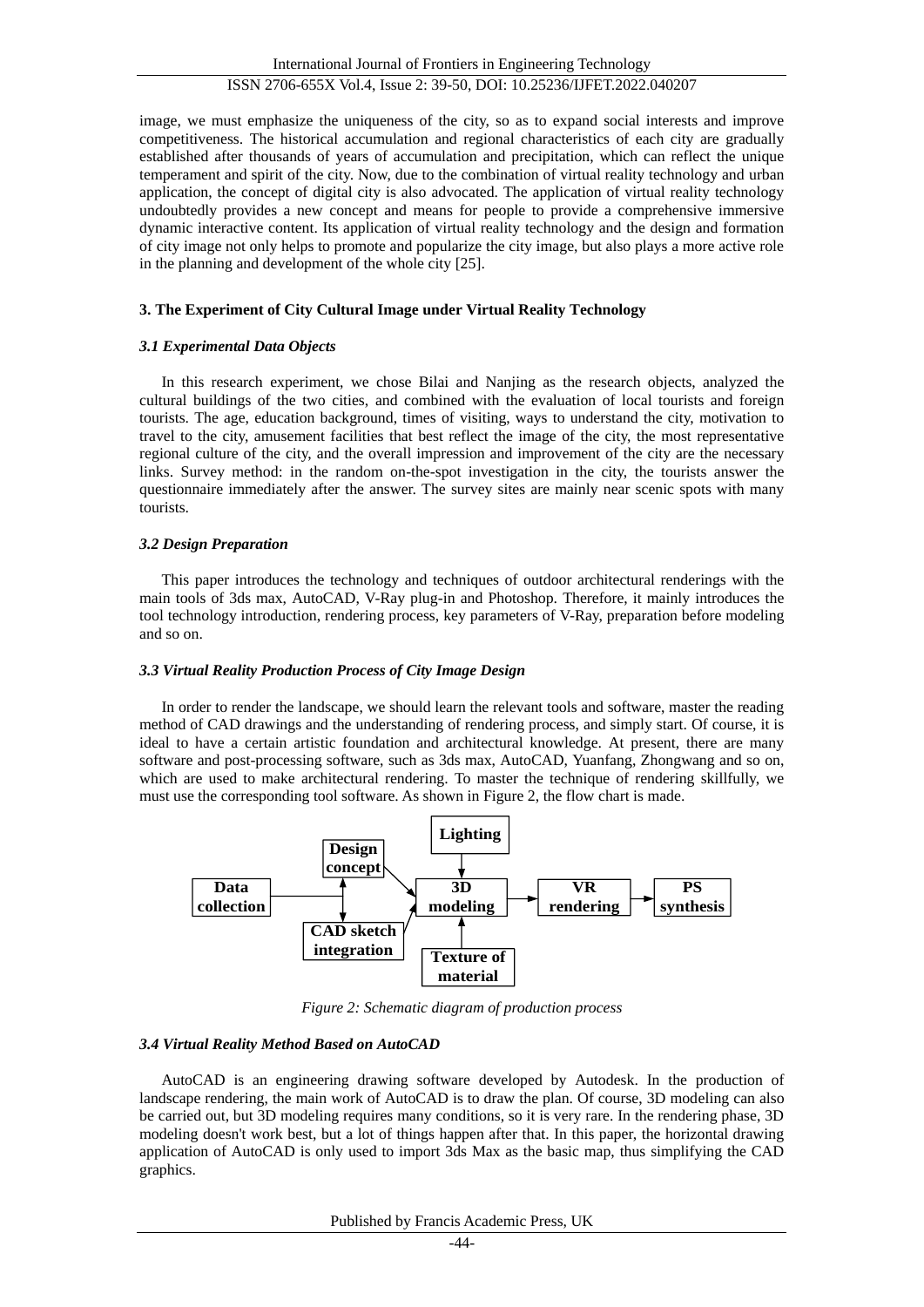### **4. The Embodiment Analysis Of Urban Cultural Image Design Under The Virtual Reality Technology**

#### *4.1 Investigation and Analysis of Penglai Cultural Image Design*

According to the statistical results, in this survey, 68% of the total number of tourists from the whole country (including local residents), but 32% from outside the province. This reflects the need for further development of Penglai tourism market. The young and middle-aged tourists were the main groups. The tourists aged 26-45 accounted for 46% of the total, and the tourists aged 46-60 accounted for 32.3%. 58% of the total number of visitors accounted for a high proportion of the total number of visits, the first and second visit strokes the most, respectively 39% and 26%. The main way to understand Bilai's image of urban tourism is to obtain the organization and consultation of network and travel agencies, accounting for 30%, 20%, 18% and 15% of the total survey. As shown in Figure 3, the main cognitive approaches of urban cultural image.



*Figure 3: The main cognitive approaches of urban cultural image*

As can be seen from Figure 3, according to the survey on the enthusiasm of tourists to stroke tourism, scenic spots and coastal cities are the main reasons for attracting tourists. Among them, tourist attractions account for 40%, coastal cities account for 33%, and history and culture account for 10%. In the survey of Penglai's tourist attractions, Penglaige scenic spot ranks first with absolute superiority, and it is the most typical tourist attraction in Penglai City.

Among them, Jingwu, Penghai, Penghai are the most typical, accounting for 33% and 45% respectively. In the evaluation of the overall impression of strokes, "average" and "relatively satisfied" accounted for more than half, 53% and 34% of the respondents. In the survey, most of the tourists choose to build and maintain scenic spots, sightseeing tourism and revitalizing tourism. These three are the first issues to explore the improvement of pen travel.

## *4.2 Image Analysis of Cultural Architecture Design in Nanjing*

In the first part, the revolutionary commemorative category, the villa category of luxury house and the new national architecture with Chinese and Western characteristics are selected as the characteristic elements. In this survey, a number of choices were made for these four categories and the architectural choices of the Republic of Nanjing, China, which has the highest recognition. As shown in Table 1, the identification rate of urban cultural buildings in Nanjing.

| City Building         | Sort 1 | Sort 2 | Percentage |
|-----------------------|--------|--------|------------|
| Sun Yat-sen Mausoleum |        |        | 18.77%     |
| President Office      |        |        | 18.16%     |
| Yihe road Mansion     |        |        | 16.2%      |
| <b>Block 1912</b>     |        |        | 11.4%      |

*Table 1: Identification rate of urban cultural buildings in Nanjing*

As can be seen from Table 1, sun's temple accounts for 18.77%, presidential residence accounts for 18.16%, Yihe Road apartment area accounts for 16.2%, and 1912 blocks account for 11.4%. As shown in Table 2, the average number of cultural architecture images in Nanjing.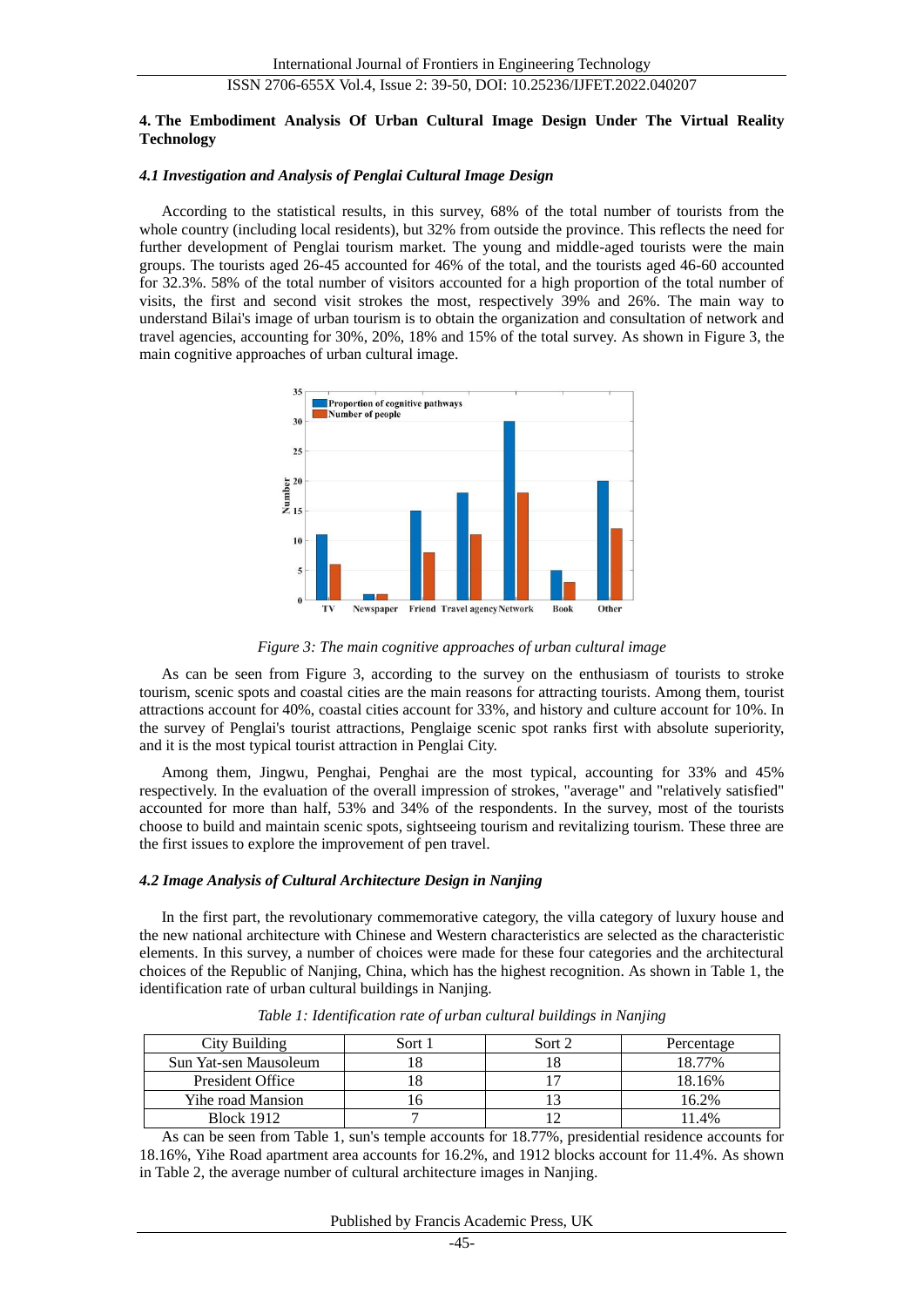| Overall impression  | Average (m) | Standard deviation (SD) | Number of tested (n) |
|---------------------|-------------|-------------------------|----------------------|
| Classic - fashion   | 3.02        | 1.068                   | 150                  |
| Culture - progress  | 2.68        | 0.999                   | 150                  |
| Urban - local       | 3.56        | 1.060                   | 150                  |
| Leap - leisure      | 3.21        | 0.924                   | 150                  |
| Vitality - elegance | 3.79        | 0.952                   | 150                  |
| Lively - quiet      | 3.65        | 1.033                   | 150                  |
| Modern - tradition  | 3.61        | 0.927                   | 150                  |
| Nostalgia - Youth   | 2.49        | 0.963                   | 150                  |

*Table 2: The average number of cultural architectural images in Nanjing*

In the figure, C-F stands for classic - fashion, C-P for culture - progress, u-l for urban - local, L-P for leap - leisure, V-E for vitality - education, L-Q for lively - quiet, M-T for modern - trade, n-y for nostalgia - youth. As shown in Figure 4, the image of urban cultural architecture.



*Figure 4: Image of urban cultural architecture*

It can be concluded from Figure 4 that the overall impression of Nanjing is nostalgic  $(M = 2.49, SD)$  $= 0.963$ ) and cultural (M = 2.68, SD = 0.999). The above survey and analysis results show that the image of Nanjing among ordinary citizens is nostalgic culture, while the architecture of the Republic of China in Nanjing is mainly nostalgic culture. Based on this, all the characteristic elements are combined. And, the image is merged, the image design of Nanjing brand.

## *4.3 Scoring Analysis of Urban Cultural Image Design*

This survey is centered on the post questionnaire created by Nanjing as the brand image, and 172 valid questionnaires are collected based on the online questionnaire. In order to understand the understanding of the four proposals, the city brand image design works were put into the questionnaire survey. S1, S2, S3 and S4, respectively. As shown in Table 3, the average analysis of urban cultural image design.

|                      | Image design S1 | Image design S2 | Image design S3 | Image design S4 |
|----------------------|-----------------|-----------------|-----------------|-----------------|
| Modelling            | 3.93            | 3.54            | 3.57            | 3.43            |
| Color matching       | 3.34            | 3.45            | 3.27            | 3.84            |
| <b>Fitness</b>       | 3.58            | 3.69            | 3.48            | 3.76            |
| Internationalization | 3.54            | 3.24            | 3.80            | 3.58            |
| Nostalgia            | 3.62            | 3.34            | 3.38            | 3.35            |
| Culture              | 3.79            | 3.42            | 3.62            | 3.26            |
| Novel                | 3.84            | 3.29            | 3.35            | 3.27            |

*Table 3: Average analysis of urban cultural image design*

According to the average analysis in Table 3, in terms of modeling, the preference and suitability of modeling are the highest among the average of 3.93 and 3.64 of S1. At the color level, the preference for color was the highest, and the average value of S4 was 3.84. The ferrule is still the highest, with an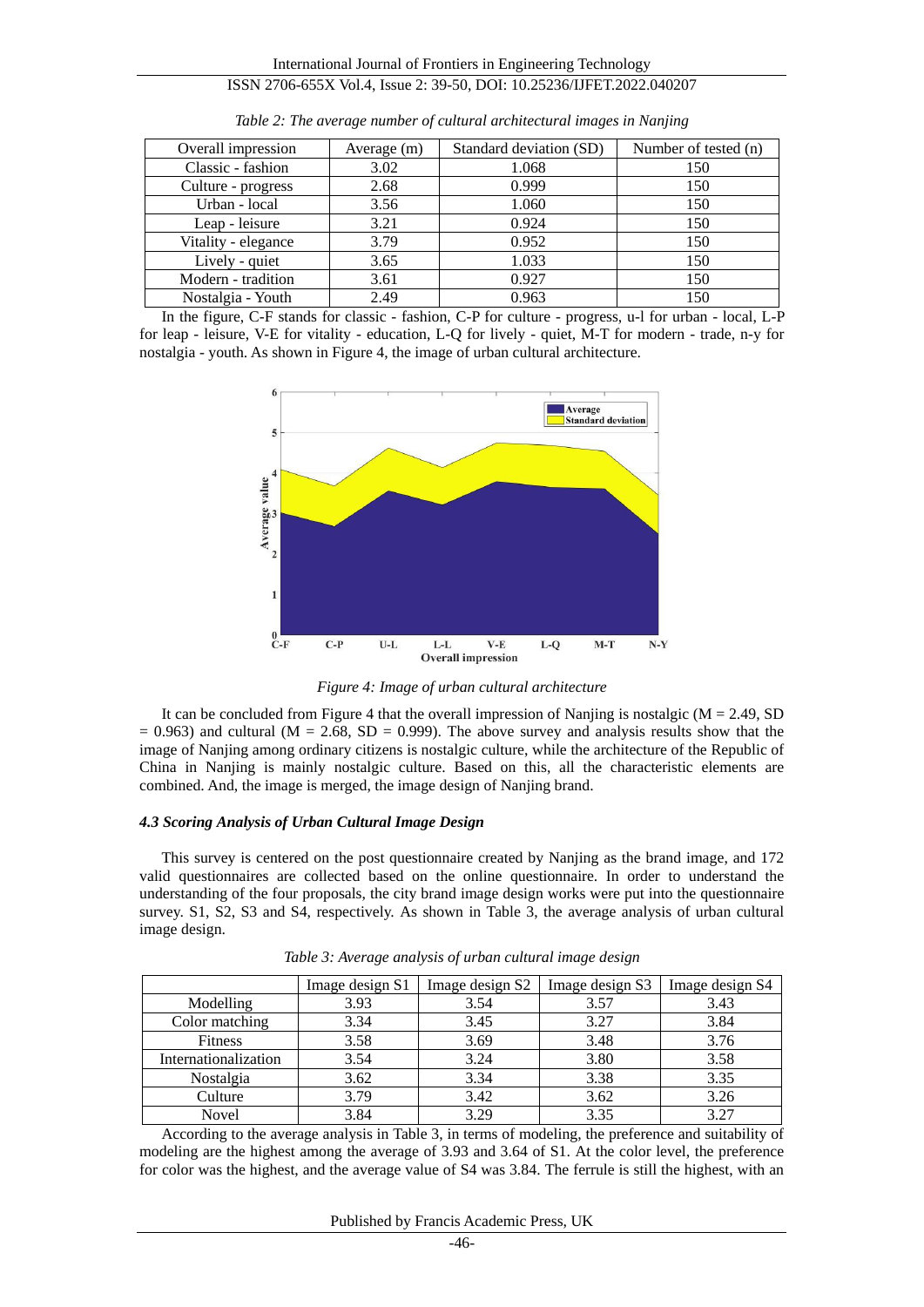average of 3.64 for S1. In the city conception, as the evaluation standard of nostalgia and culture, the image adjectives of Nanjing Republic and Nanjing city are used, and the international evaluation standard is added to meet the needs of cultural export. As shown in Figure 5, the average number of cultural image design. Table 4 shows the business model of each scene in the tourist city.



*Figure 5: Average number of cultural image design*

| <b>Scenes</b>                            | Comprehensive<br>natural scenic area | Eco-tourism<br>scenic spot | <b>Humanities</b><br>tourist<br>attractions | Single<br>venue | Place of<br>residence and<br>community |
|------------------------------------------|--------------------------------------|----------------------------|---------------------------------------------|-----------------|----------------------------------------|
| Connection density<br>(ten thousand/km2) | 19                                   | 1.9                        | 33                                          | 29              | 3.5                                    |
| Upstream experience<br>rate ( $Mbit/s$ ) | 13.01                                | 16.89                      | 12.02                                       | 12.13           | 15.05                                  |
| Downlink experience<br>rate $(Mbit/s)$   | 15.89                                | 6.21                       | 10.79                                       | 49.78           | 99.88                                  |
| Time delay                               | $5 - 10$                             | $50 - 100$                 | $5 - 10$                                    | $5 - 10$        | $50 - 100$                             |

*Table 4: Business models of various scenes in tourist cities*

As can be seen from Figure 4, among the three projects, S1 is still the highest, with the average values of 3.62 and 3.79 respectively. In the international projects, the highest average value of S3 is 3.80. The brand image design of Nanjing city and whether it is eye-catching. In the two projects in Nanjing, the average value of S1 is 3.84 and 3.47, and the average value of adaptability is the average value of S4. 76 is the best. Table 5 shows the reference values of antenna weights in different scenarios in tourist cities.

*Table 5: Reference values of antenna weights in different scenarios in tourist cities*

| Application<br>scenario        | Horizontal<br>wave velocity<br>angle | Vertical wave<br>velocity angle | Adjustable<br>range of<br>inclination | Application reason                                                       |
|--------------------------------|--------------------------------------|---------------------------------|---------------------------------------|--------------------------------------------------------------------------|
| Main park                      | 108°                                 | $5^{\circ}$                     | $-2-8$ °                              | Realize park hotspot coverage                                            |
| Large<br>President's<br>Center | 109°                                 | $11^{\circ}$                    | $1 - 7$ °                             | Achieve coverage of hot spots in the<br>convention and exhibition center |
| Hill type tourist<br>spot      | 89°                                  | $13^{\circ}$                    | $1-5$ °                               | Achieve wide and three-dimensional<br>shallow coverage of the mountain   |
| Business center                | $63^\circ$                           | $5^{\circ}$                     | $-1 \sim 10^{\circ}$                  | Increase area capacity and reduce<br>interference                        |
| Residential area               | $43^{\circ}$                         | $14^{\circ}$                    | $2 - 8$ °                             | Realize full coverage of residential<br>areas                            |
| Large shopping<br>mall         | 23°                                  | 22°                             | $5^{\circ}$                           | Achieve high-rise coverage of<br>shopping malls                          |

According to the above data, S1 has some generally accepted characteristics. Among the four suggestions mentioned above, S1 is the most conceptual, that is, the architectural elements of the Republic of China should be applied to the detailed shape of Nanjing brand, with both cultural and nostalgic aspects. Table 6 shows the scene models of scenic spots and residential areas.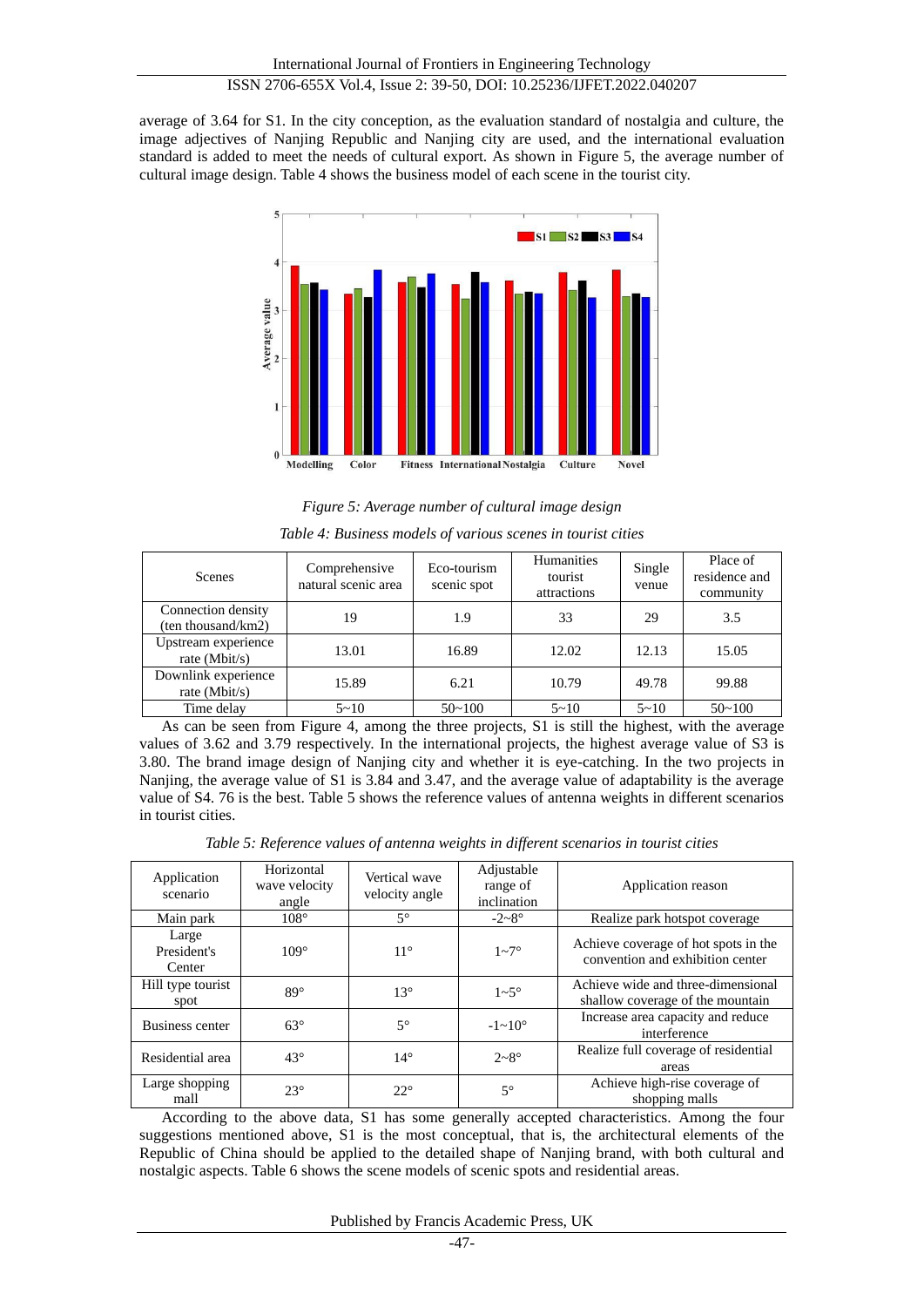| <b>Scenes</b>                         | Scenic spot | Residential area |
|---------------------------------------|-------------|------------------|
| Connection density (ten thousand/km2) | 1.39        | 0.23             |
| Upstream experience rate (Mbit/s)     | 12.13       | 7.98             |
| Downlink experience rate (Mbit/s)     | 16.76       | 139.79           |
| Time delay                            | $50 - 100$  | $50 - 100$       |

*Table 6: Scene model of scenic spots and residential areas*

#### *4.4 Analysis of Urban Image Design under VR Technology*

As shown in Figure 6, the scores of urban cultural image design under VR technology are compared.



*Figure 6: Comparison of urban cultural image design scores under VR technology*

As can be seen from Figure 6, in the design of urban cultural image with VR technology, according to the scores of experimental subjects, VR technology has a more three-dimensional and immersion sense in model design, with an average score of 4.83, which is higher than the score of 3.93 of traditional urban image design. In terms of color coloring and matching degree, VR coloring technology has a good embodiment, so its score reaches 4.55, which is about 1 point higher than that of traditional urban image design. In terms of design suitability, internationalization, culture and novelty, it is much higher than the traditional urban image culture design. It shows that the virtual reality technology has brought more aesthetic and ornamental value to the modern design of urban culture in all aspects.

## **5. Conclusion**

To design a city's cultural image, the early participation of citizens is a very important part. This is a large-scale understanding of the city image and urban architecture of the general public, and the results are generally provided in the last process. By selecting the appropriate choice, the quality identification is used as the keynote of the design to make full use of it, so as to prevent unnecessary problems in practical use. In the four urban cultural image design works, the average score of S1 is relatively high, so in the follow-up survey, in order to get the most effective understanding of the public, we must pay attention to the concrete and abstract image level.

The research on the application of culture in the design of urban cultural image is expressed through the theoretical summary of urban culture and the research of visual expression method, and is applied to urban image design. Combined with theoretical research and case analysis, this paper summarizes the main expression methods of six regional culture: induction and summary, graphic combination method, element reorganization method, element superposition method, abstract generalization method, image representation method, and media segmentation direction: traditional media, actual space and new media further systematically and comprehensively construct and promote the city. Applying regional culture to urban cultural image design can better show the uniqueness of the city, thus generating the sense of identity and public belonging. The city's history and culture can be visually and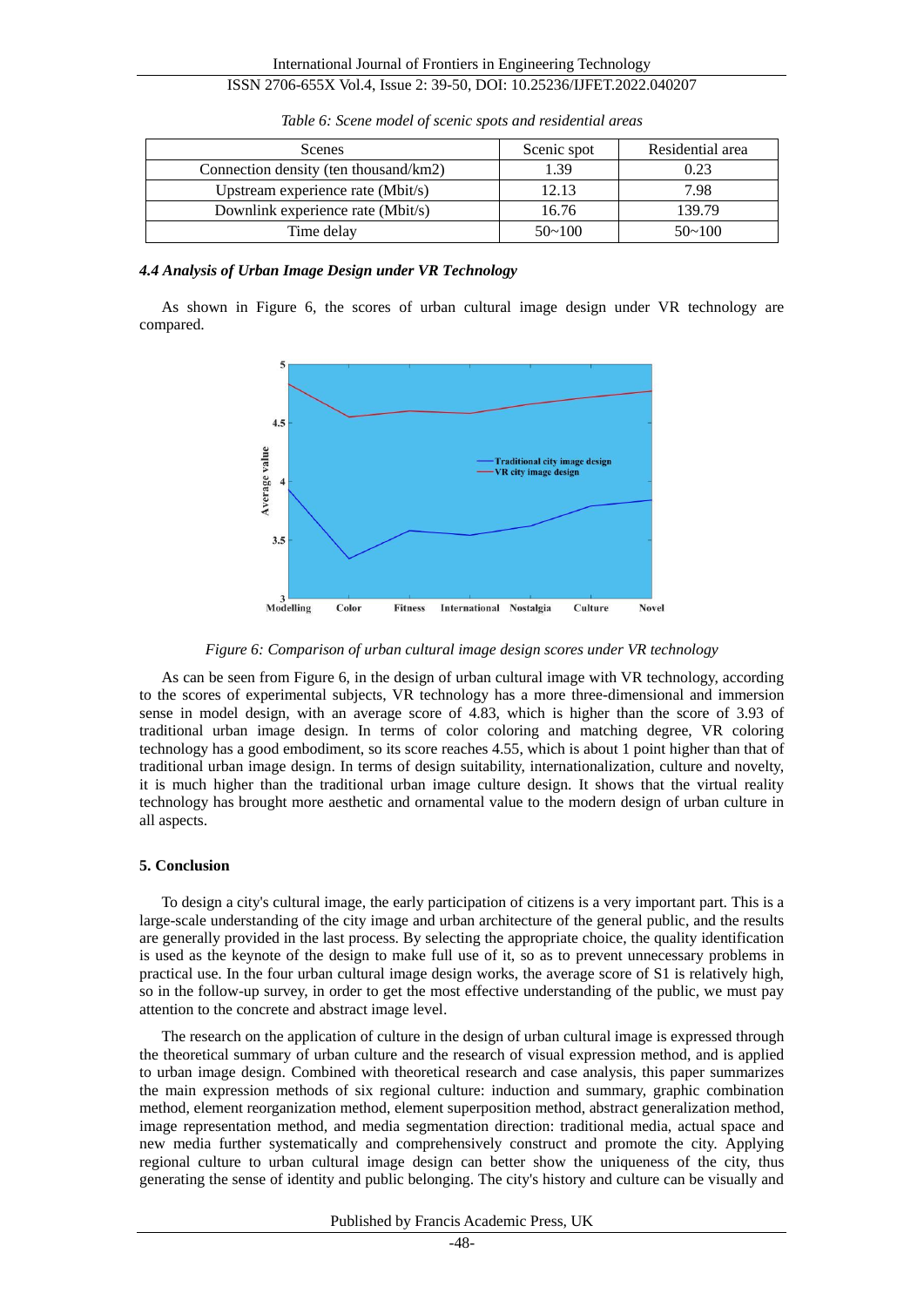visually expressed.

Using virtual reality technology, combining urban design and cultural image for context display. The combination of new technology and new method is expected to promote the design and promotion of urban cultural image. In this study, the excellent image processing function of virtual engine is used to improve the simulation effect of urban buildings and display space. Combined with the external equipment of the platform, the "immersion" expansion of tourists and residents can be realized: the virtual roaming function of rendering terminal enables users to experience the embedded expansion of indoor virtual roaming. The virtual reality technology platform resources are combined with urban culture and image design to realize the modernization of urban culture.

## **References**

*[1] Dongmei W U, Haobei Z, Yukai W. Regional Cultural Vocabulary of Landscape Facilities [J]. Journal of Landscape Research, 2018, 10(06):104-106.*

*[2] Kourdis E, Papadima A. Semiotic Landscape in Cyprus: Verbo-Cultural Palimpsests as Visual Communication Strategy in Private (Shop) Signs in Limassol [J]. International Journal of Signs & Semiotic Systems, 2018, 2(2):1-22.*

*[3] Kerner M. Lokalisierung und Adressierung als Verfahren erinnerungskultureller Raumzuschnitte" in Kommunikationsangeboten zur Stadtgeschichte [J]. Ztschrift für Angewandte Linguistik, 2019, 70(1):105-138.*

*[4] Zhang Y, Ma X L. Research on image digital watermarking optimization algorithm under virtual reality technology [J]. Discrete & Continuous Dynamical Systems, 2019, 12(4&5):1427-1440.*

*[5] Kwan Leung, Gladys Wai, Grant, Jill L. Disputing the Character of the City: Heritage, Regeneration and the Urban Design Turn [J]. London Journal of Canadian Studies, 2016, 31(1):113-130.*

*[6] Abernathy. The relationship of satisfaction of parents and community members with secondary schools in a suburban California community to their voting records on Proposition 13[J]. Journal of Orofacial Orthopedics, 2016, 77(1):39-44.*

*[7] Liu Y D. Event branding, image reconstruction and urban regeneration: A case study of Liverpool as the 2008 European capital of culture [J]. Journal of Urban Regeneration & Renewal, 2016, 9(4):381-392.*

*[8] Yi Y, Ping T, Muran Y. Square Design of Mountain Cities: A Case Study of Shiyan Broadcasting Media Center Square [J]. Journal of Landscape Research, 2019, 11(02):16-19.*

*[9] Matrouk M. On the Contributions of Jordanian Architects in the Contemporary Local Architecture Dabbas Architecture and Its Manifestations of Environmental Issue [J]. Architecture Research, 2016, 6(2):29-37.*

*[10] Renard,Ronald D. Creating the other requires defining Thainess against which the other can exist: early-twentieth century definitions (Redefining"otherness"from Northern Thailand)[J]. tōnan ajia kenkyū, 2017, 44(3):295-320.*

*[11] Hegazy E S H, Hegazy E S H. Barrier's vs potentials: A descriptive study on the integration of female Syrian refugees in Alexandria [J]. Archnet-IJAR: International Journal of Architectural Research, 2019, 13(3):627-644.*

*[12] Chiranthanin K, Suzuki K. Integrated Neighbourhood Network on A Case Study of Condominium Community: Nimmanhaemin District, Chiang Mai Thailand [J]. Irspsd International, 2016, 4(1):106-122.*

*[13] J. Jayanth, T. Ashok Kumar, Shivaprakash Koliwad. Identification of land cover changes in the coastal area of Dakshina Kannada district, South India during the year 2004–2008[J]. Egyptian Journal of Remote Sensing and Space ence, 2016, 19(1):73-93.*

*[14] Maples-Keller J L, Bunnell B E, Kim S J, et al. The Use of Virtual Reality Technology in the Treatment of Anxiety and Other Psychiatric Disorders [J]. Harvard Review of Psychiatry, 2017, 25(3):103-113.*

*[15] Coburn J Q, Freeman I J, Salmon J L. A Review of the Capabilities of Current Low-Cost Virtual Reality Technology and Its Potential to Enhance the Design Process [J]. Journal of Computing & Information ence in Engineering, 2017, 17(3):031013.1-031013.15.*

*[16] Sang Y, Zhu Y, Zhao H, et al. Study on an Interactive Truck Crane Simulation Platform Based on Virtual Reality Technology [J]. International Journal of Distance Education Technologies, 2016, 14(2):64-78.*

*[17] Li L, Yu F, Shi D, et al. Application of virtual reality technology in clinical medicine [J]. American Journal of Translational Research, 2017, 9(9):3867-3880.*